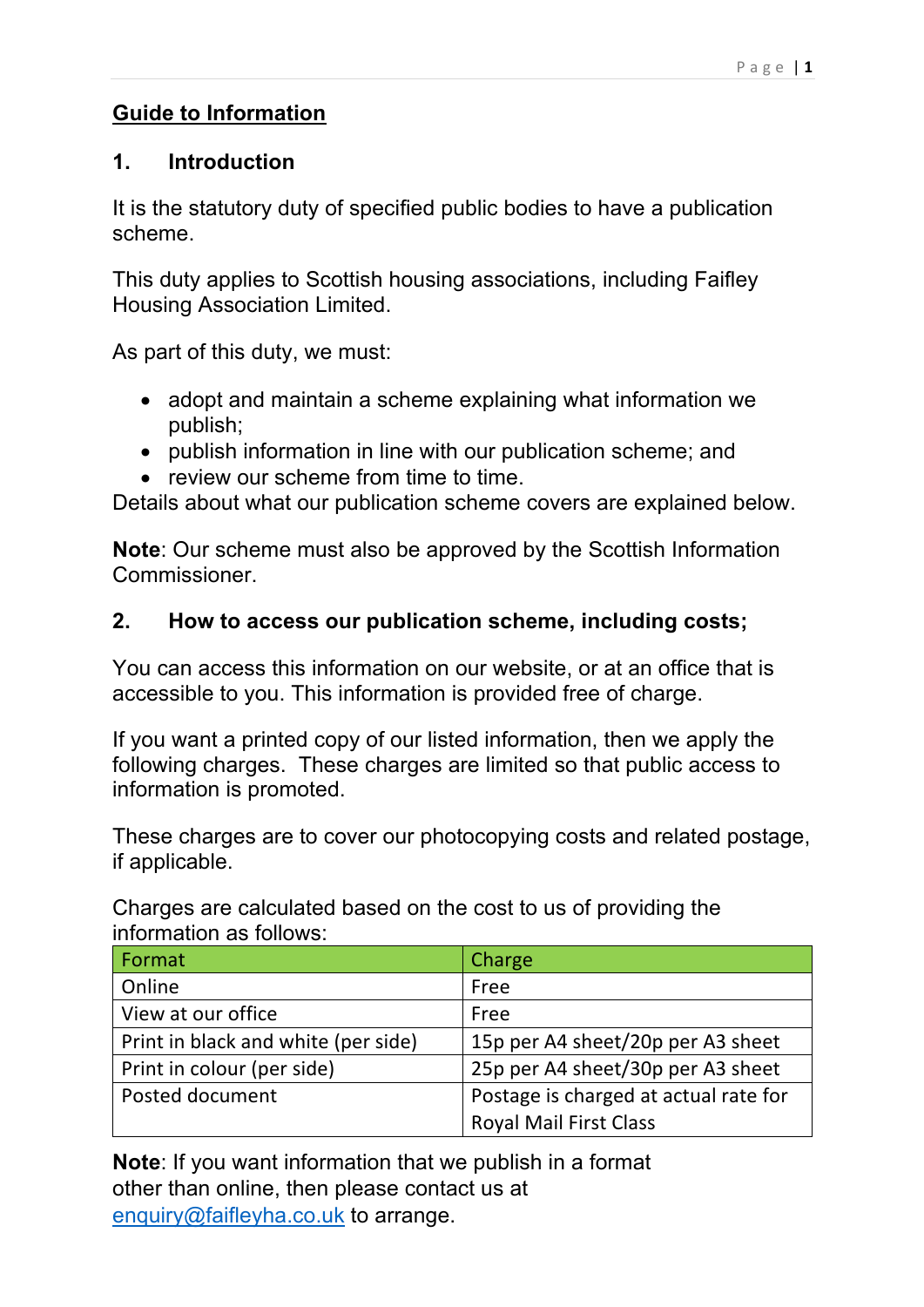## **3. Other guidance**

This section explains three main issues, namely:

- information that we are not obliged to disclose;
- how long information is held in our publication scheme; and
- copyright and re-use of information.

### **4. Information that we are not obliged to disclose**

We actively promote your rights to access our information. However, the law sets out information that is exempt from publishing.

Should any information that you request involve such information, we will advise you accordingly.

We must also comply with our statutory duties under relevant data protection law concerning disclosure relating to personal data.

#### **Information that we cannot publish**

Whilst we will try to make all of the information we have detailed available, in rare cases there may be some information that we cannot make available. For example, sometimes if we were to publish certain committee minutes, it could reveal personal details about an individual. This would be a breach of Data Protection legislation if we were to do so. When this is the case, we will remove any personal details before publication and highlight where and why we have done so.

### **5. How long do we keep information in our publication scheme**

The information that we publish is retained in our publication scheme as long as it is present policy or relevant.

If we review our policy documents, then we only publish the new version after it has been updated and approved. This is done to avoid confusion.

### **6. Copyright and re-use of information**

If we hold the copyright to our published information, then you may copy and/or reproduce this without formal permission as long as:

- the information is copied accurately;
- the information is not used in any misleading context or way; and
- the source of the information is identified.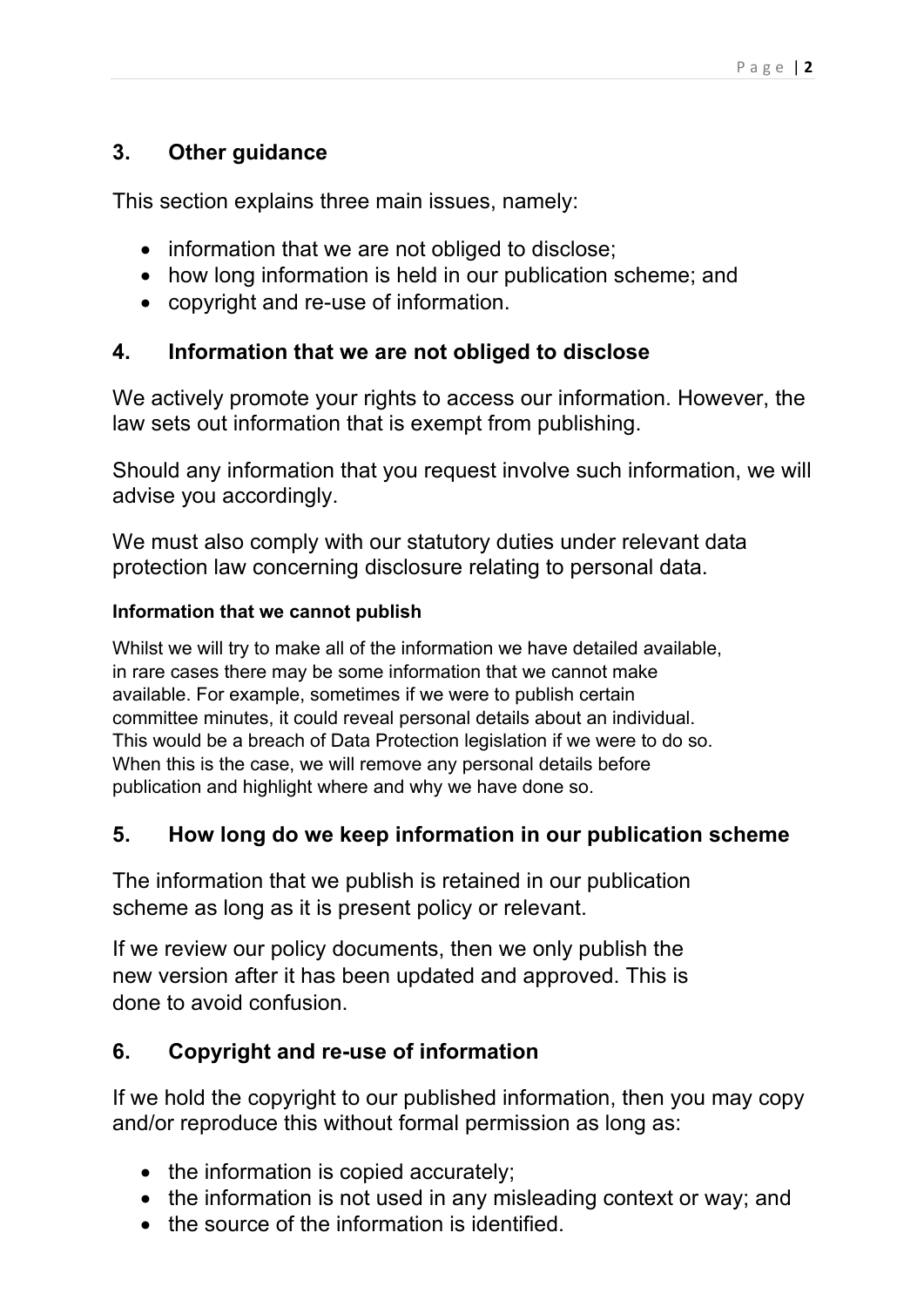If we do not hold copyright to any published information, then we will specify this clearly on our document. Such information may be subject to copyright and any usage must comply with copyright law.

## **7. Specific guidance**

Our publication scheme is based on the model publication scheme (MPS) produced by the Scottish Information Commissioner.

For further information about this scheme and freedom of information law, refer to the Scottish Information Commissioner site: Model Publication Scheme (MPS)

### **8. Our publication scheme**

This section of our website describes our publication scheme covers.

In line with this scheme, we provide information listed under certain categories or "classes" of information.

These groups contain information of a certain type to allow you to find specific information you want rather than trawling through the whole scheme.

Please contact us if you require any further information after searching our publication scheme and we will be pleased to provide further advice.

Remember that we also provide information in various formats to address the needs of individuals, as appropriate.

### **9. Accessing information that you want**

In order to access the information that you want, please click on any of the classes below;

### **Classes of information**

- about Faifley Housing Association Limited;
- how we deliver our functions and services:
- how we take decisions and what we have decided:
- what we spend and how we spend it;
- how we manage our resources;
- how we procure goods and services from external providers;
- how we are performing;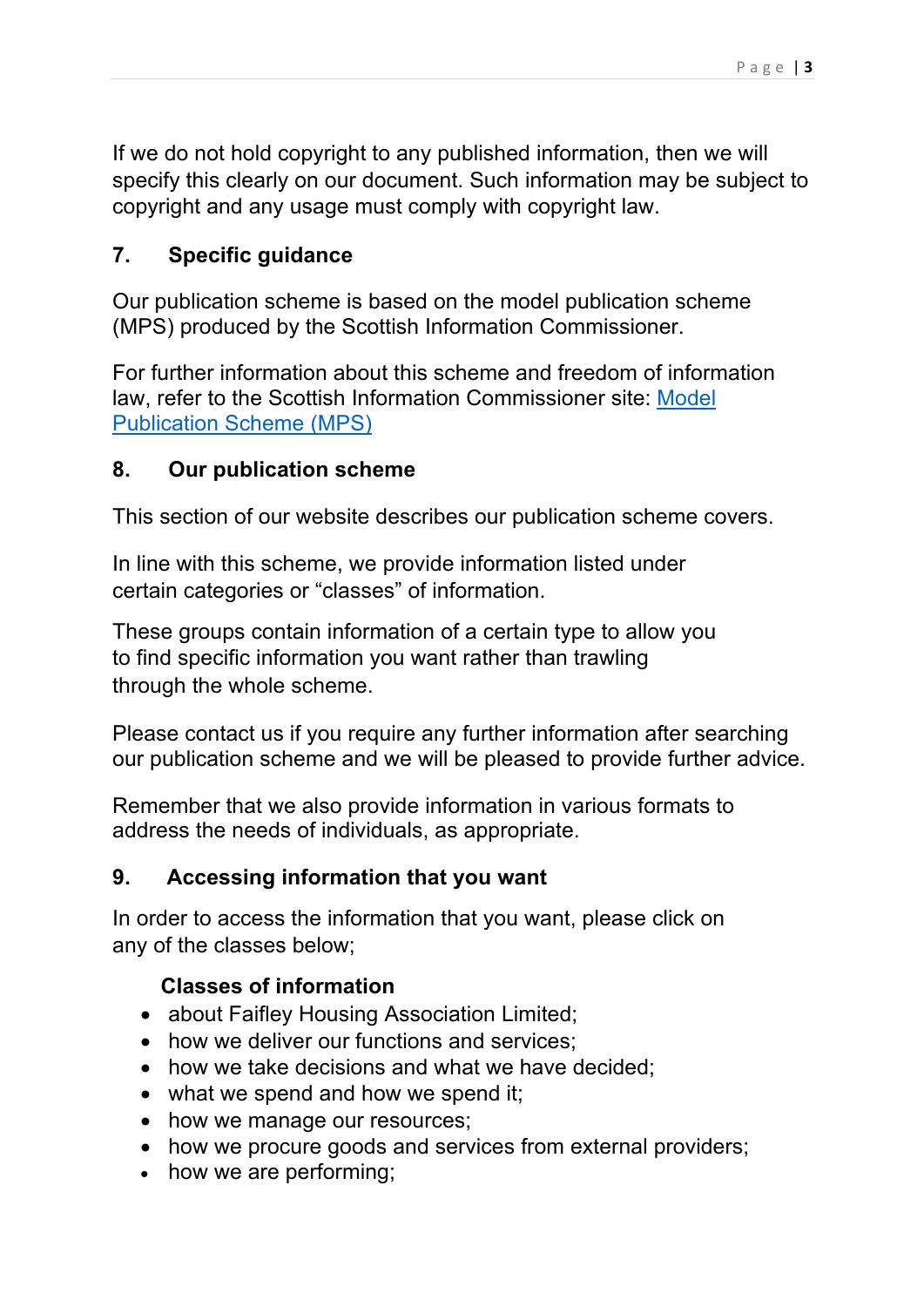### **Contact Us**

If you have any queries about anything contained within this Guide to Information, or if you are unable to access the information, please contact us:

Faifley Housing Association, Skypoint Centre, Lennox Drive, Faifley, Clydebank, G81 5JY

01389-877924

enquiry@faifleyha.co.uk

If your query relates to a Data Protection or Freedom of Information request, please contact our Data Protection Officer at faifleydpo@infolawsolutions.co.uk

or contact them on: 07861 880 154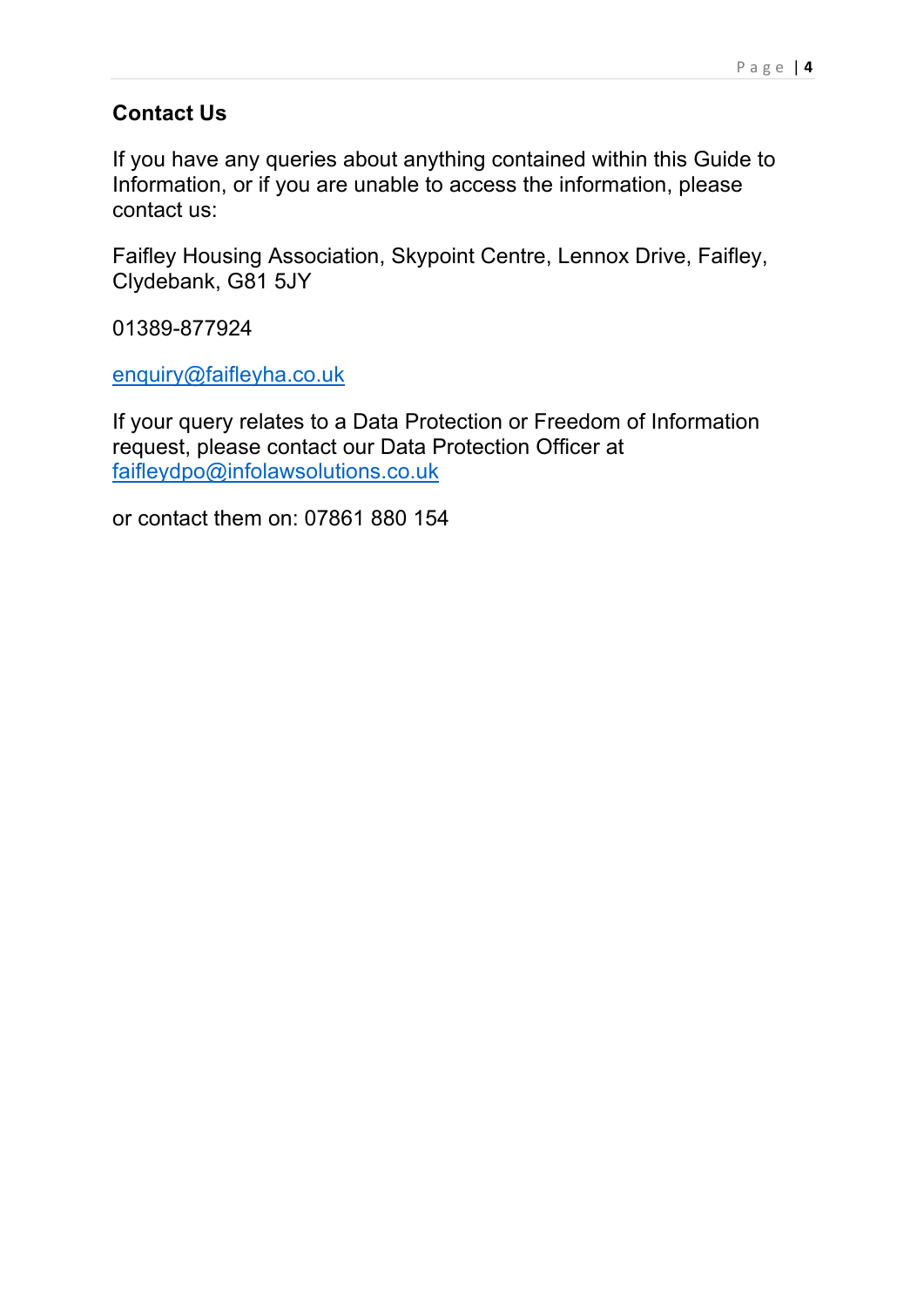# **Class 1: About Faifley Housing Association Limited**

*Information about Faifley Housing Association, who we are, where to find us, how to contact us, how we are managed and our external relations*.

| Descriptions of who we are                                                                              |                                                                               |  |
|---------------------------------------------------------------------------------------------------------|-------------------------------------------------------------------------------|--|
| <b>Mission Statement</b>                                                                                | https://www.faifleyha.co.uk/                                                  |  |
| Vision                                                                                                  | https://www.faifleyha.co.uk/about-us/                                         |  |
| Values                                                                                                  | https://www.faifleyha.co.uk/about-us/                                         |  |
| <b>Corporate Objectives</b>                                                                             | https://www.faifleyha.co.uk/about-us /                                        |  |
| Area(s) of operation                                                                                    | https://www.faifleyha.co.uk/about-us/                                         |  |
| Key activities; strategic/corporate plan(s)                                                             | https://www.faifleyha.co.uk/about-us/                                         |  |
| Business Plan (or summary)                                                                              | https://www.faifleyha.co.uk/about-us /                                        |  |
| <b>Customer Care Policy</b>                                                                             | https://www.faifleyha.co.uk/documents/                                        |  |
| <b>Location and opening arrangements</b>                                                                |                                                                               |  |
| <b>Address</b>                                                                                          | https://www.faifleyha.co.uk/contact-us/                                       |  |
| Telephone number and e-mail address for<br>general enquiries (and dedicated lines where<br>appropriate) | https://www.faifleyha.co.uk/contact-us/                                       |  |
| opening times                                                                                           | https://www.faifleyha.co.uk/contact-us/                                       |  |
| General contact arrangements                                                                            | https://www.faifleyha.co.uk/contact-us/                                       |  |
| local/area office contact details                                                                       | https://www.faifleyha.co.uk/contact-us/                                       |  |
| Contact details for making a complaint                                                                  | https://www.faifleyha.co.uk/complaints/                                       |  |
| Information relating to Freedom of Information                                                          |                                                                               |  |
| Publication Scheme and Guide to Information                                                             | This document                                                                 |  |
| Charging Schedule for Published Information                                                             | This document $-$ (see page 1)                                                |  |
| Contact details and advice on making an FOI<br>request                                                  | Access will be available on our website<br>from November 2019. Alternatively, |  |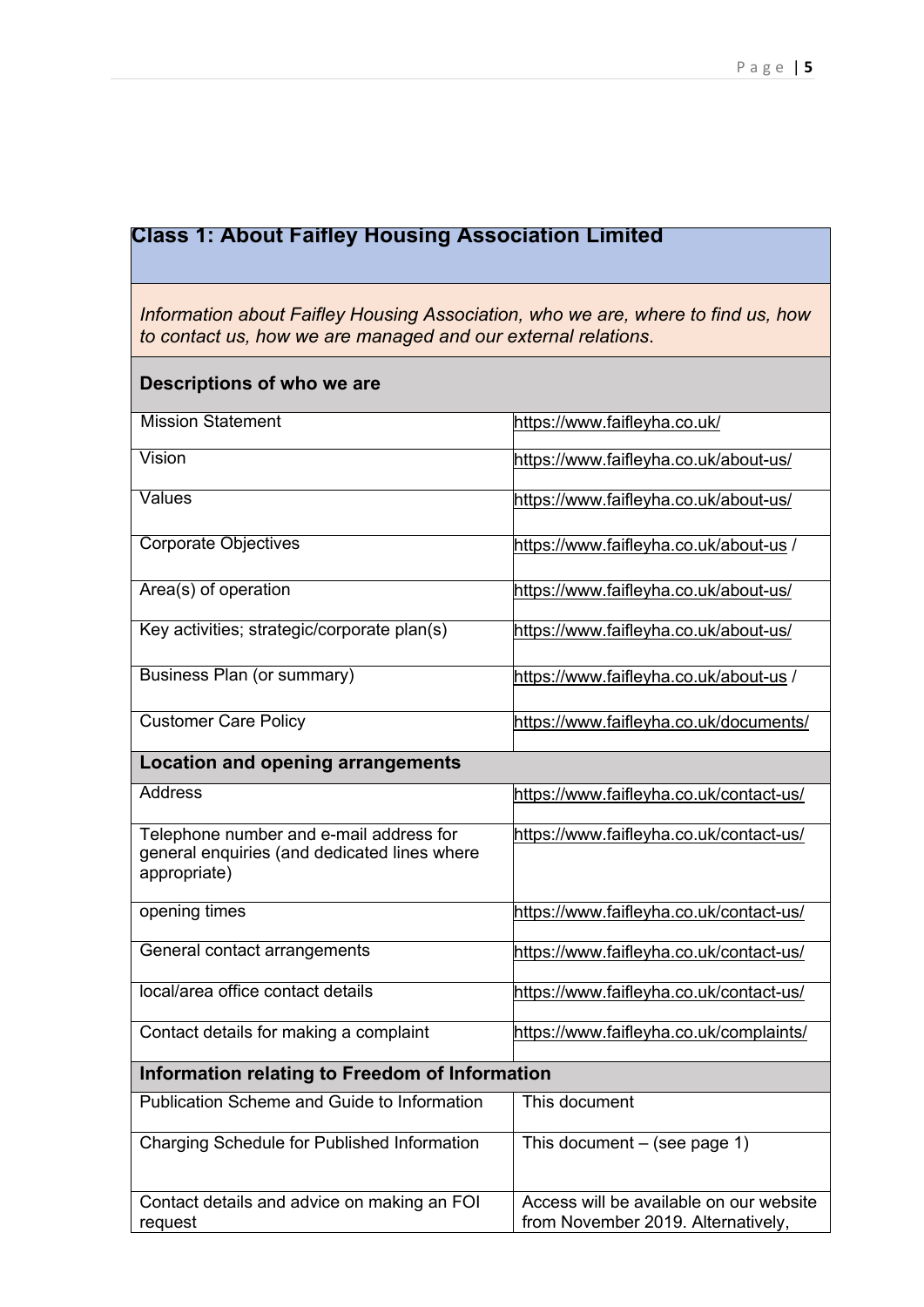|                                                                                                                                                                                                                 | please feel free to contact us on: 01389-<br>877924                           |
|-----------------------------------------------------------------------------------------------------------------------------------------------------------------------------------------------------------------|-------------------------------------------------------------------------------|
| Freedom of Information policies and procedures                                                                                                                                                                  | https://www.faifleyha.co.uk/freedom-<br>of-information/                       |
| <b>Information</b>                                                                                                                                                                                              | <b>Where to access</b>                                                        |
| Schedule<br>Charging<br>for<br>information provided in response to requests of-information/<br>made under EIRs                                                                                                  | environmental https://www.faifleyha.co.uk/freedom-                            |
| <b>About our Governing Body</b>                                                                                                                                                                                 |                                                                               |
| List of Governing Body Members<br><b>Names</b><br>$\bullet$<br>when they became a governing body<br>member<br>Details (tenant or owner)<br>office-bearing responsibilities<br>when they became an office-bearer | https://www.faifleyha.co.uk/management-<br>committee/                         |
| Description of the role of the Governing Body<br>governance structure chart (including<br>$\bullet$<br>sub-committees and working groups);<br>remits for governing body and any sub-<br>$\bullet$<br>committees | https://www.faifleyha.co.uk/committee-<br>documents/                          |
| How to become part of the governing body                                                                                                                                                                        | https://www.faifleyha.co.uk/joining-<br>management-committee/                 |
| <b>About our staff</b>                                                                                                                                                                                          |                                                                               |
| List of senior management team, including<br>professional biography and contact details                                                                                                                         | https://www.faifleyha.co.uk/staff/                                            |
| Organisational structure                                                                                                                                                                                        | https://www.faifleyha.co.uk/staff/                                            |
| <b>Governance Documents and Corporate Policies</b>                                                                                                                                                              |                                                                               |
| <b>Rules/Articles</b>                                                                                                                                                                                           | https://www.faifleyha.co.uk/committee-<br>documents/                          |
| <b>Standing Orders</b>                                                                                                                                                                                          | https://www.faifleyha.co.uk/committee-<br>documents/                          |
| Code of Conduct for Staff                                                                                                                                                                                       | <b>SFHA model document</b>                                                    |
| Code of Conduct for Governing Body Members                                                                                                                                                                      | https://www.faifleyha.co.uk/committee-<br>documents/                          |
| <b>Register of Interests</b>                                                                                                                                                                                    | https://www.faifleyha.co.uk/entitlements-<br>payments-benefits/               |
| <b>Equality Policy</b>                                                                                                                                                                                          | https://www.faifleyha.co.uk/documents/                                        |
| <b>Health and Safety Policy</b>                                                                                                                                                                                 | https://www.faifleyha.co.uk/documents/                                        |
| <b>Sustainability Policy</b>                                                                                                                                                                                    | This Policy is currently under development. A<br>statement has been provided. |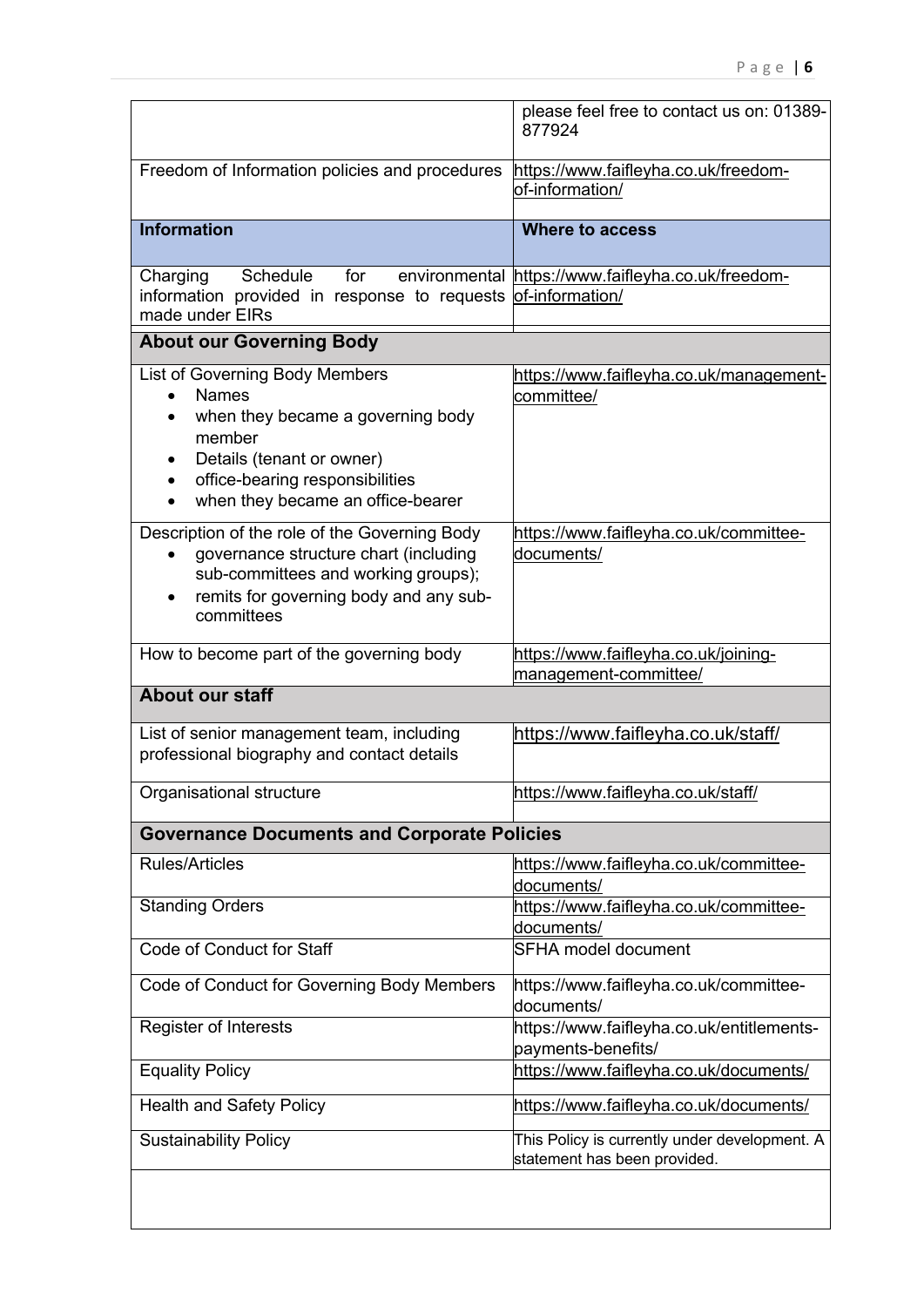| <b>Information</b>                                                                                                                   | <b>Where to access</b>                                                                   |
|--------------------------------------------------------------------------------------------------------------------------------------|------------------------------------------------------------------------------------------|
| <b>Relationship with Regulators</b>                                                                                                  |                                                                                          |
| with<br>Scottish<br>Housing<br>Engagement<br>plan<br>Regulator                                                                       | https://www.faifleyha.co.uk/documents/                                                   |
| Annual Return on Charter Submission to SHR                                                                                           | https://www.faifleyha.co.uk/documents/                                                   |
| <b>Financial Returns to SHR</b>                                                                                                      | https://www.faifleyha.co.uk/documents/                                                   |
| Charter report to tenants                                                                                                            | https://www.faifleyha.co.uk/documents/                                                   |
| Internal and External Audit arrangements                                                                                             | https://www.faifleyha.co.uk/about-us/                                                    |
| <b>Annual Assurance Statement 2019</b>                                                                                               | https://www.faifleyha.co.uk/documents/                                                   |
| <b>Key Partnerships</b>                                                                                                              |                                                                                          |
| Strategic agreements with other organisations                                                                                        | https://www.faifleyha.co.uk/who-we-work-<br>with-/                                       |
| Class 2 – How we deliver our functions and services                                                                                  |                                                                                          |
| Information about our work, our strategy and policies for delivering services and<br>information for our service users.              |                                                                                          |
|                                                                                                                                      |                                                                                          |
| How to use our services                                                                                                              |                                                                                          |
| List of services provided                                                                                                            | https://www.faifleyha.co.uk/about-us/                                                    |
| How to report a repair                                                                                                               | https://www.faifleyha.co.uk/repairs/                                                     |
| Right to Repair information                                                                                                          | https://www.faifleyha.co.uk/repairs/                                                     |
| How to apply for a house                                                                                                             | https://www.faifleyha.co.uk/apply-for-a-<br>house/                                       |
| How to get information about tenancy support                                                                                         | https://www.faifleyha.co.uk/staff/                                                       |
| consult with<br>tenants<br>and<br>other<br>How<br>we<br>customers to inform and improve service delivery<br>and develop new services | Consultation Register - Please contact<br>us for further information.                    |
|                                                                                                                                      |                                                                                          |
| <b>Policies and Procedures</b>                                                                                                       |                                                                                          |
| <b>Allocations Policy</b>                                                                                                            | https://www.faifleyha.co.uk/documents/                                                   |
|                                                                                                                                      | New policy due to be approved<br>November 2019                                           |
| <b>Adaptations Policy</b>                                                                                                            |                                                                                          |
| <b>Anti-Social Behaviour Statement</b>                                                                                               | https://www.faifleyha.co.uk/documents/<br>- forms part of our estate management<br>guide |
| Asbestos Management Statement                                                                                                        | https://www.faifleyha.co.uk/documents/                                                   |
| <b>Arrears Management Information</b>                                                                                                | https://www.faifleyha.co.uk/problems-<br>paying-your-rent-/                              |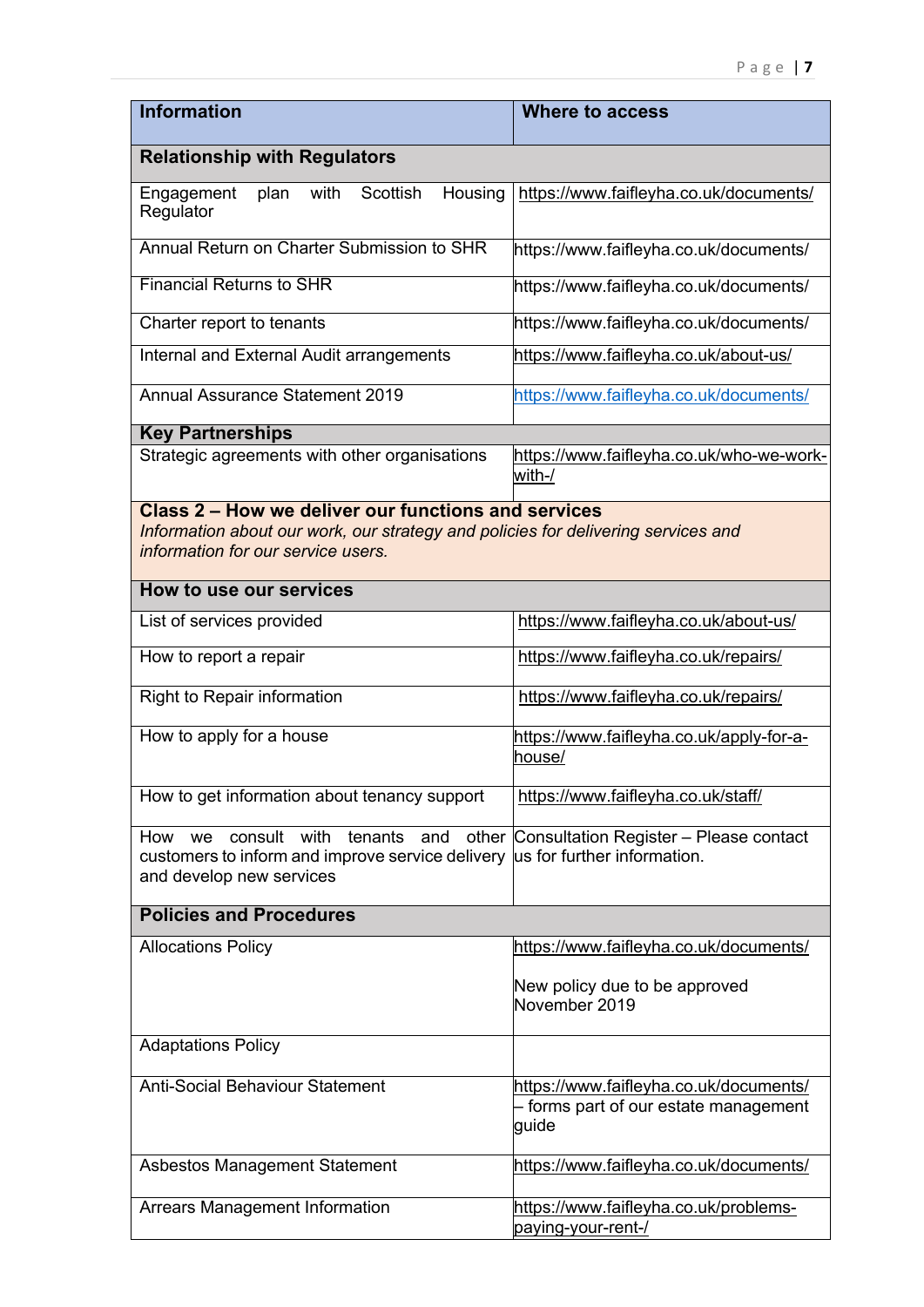| <b>Information</b>                                                                                                                                                                                                                 | <b>Where to access</b>                                                                                                |
|------------------------------------------------------------------------------------------------------------------------------------------------------------------------------------------------------------------------------------|-----------------------------------------------------------------------------------------------------------------------|
| Asset Management Policy<br>(including<br>condition information)                                                                                                                                                                    | stock https://www.faifleyha.co.uk/documents/                                                                          |
| <b>Customer Care Policy</b>                                                                                                                                                                                                        | https://www.faifleyha.co.uk/documents/                                                                                |
| <b>Data Protection Policy Statement</b>                                                                                                                                                                                            | https://www.faifleyha.co.uk/documents/                                                                                |
| <b>Equality and Diversity Policy</b>                                                                                                                                                                                               | https://www.faifleyha.co.uk/documents/                                                                                |
| <b>Estate Management Policy</b>                                                                                                                                                                                                    | https://www.faifleyha.co.uk/documents/                                                                                |
| <b>Health and Safety Policy</b>                                                                                                                                                                                                    | https://www.faifleyha.co.uk/documents/                                                                                |
| <b>Procurement Policy Statement</b>                                                                                                                                                                                                | https://www.faifleyha.co.uk/documents/                                                                                |
| <b>Risk Management Policy</b>                                                                                                                                                                                                      | https://www.faifleyha.co.uk/documents/                                                                                |
| <b>Rent Setting Policy</b>                                                                                                                                                                                                         | https://www.faifleyha.co.uk/documents/                                                                                |
| <b>Repairs Policy</b>                                                                                                                                                                                                              | https://www.faifleyha.co.uk/documents/                                                                                |
| <b>Sustainability Policy Statement</b>                                                                                                                                                                                             | https://www.faifleyha.co.uk/documents/<br>This policy is currently under<br>development and will be available in 2020 |
| Class 3 – How we take decisions and what we have decided<br>Information about the decisions we take, how we make decisions and how we involve<br>others.                                                                           |                                                                                                                       |
| <b>Governing Body Meetings</b>                                                                                                                                                                                                     |                                                                                                                       |
| Governing body meeting minutes                                                                                                                                                                                                     | https://www.faifleyha.co.uk/documents/                                                                                |
| Governing body meeting reports/papers                                                                                                                                                                                              | https://www.faifleyha.co.uk/documents/                                                                                |
| Governing body agendas                                                                                                                                                                                                             | https://www.faifleyha.co.uk/documents /                                                                               |
| <b>Consultation and Participation</b>                                                                                                                                                                                              |                                                                                                                       |
| <b>Tenant Participation Strategy</b>                                                                                                                                                                                               | https://www.faifleyha.co.uk/documents/                                                                                |
| Consultation reports noting the outcome of any<br>recent consultations with tenants/others                                                                                                                                         | https://www.faifleyha.co.uk/housing/                                                                                  |
| Class 4 – What we spend and how we spend it<br>Information about our strategy for, and management of, financial resources (in sufficient<br>detail to explain how we plan to spend public money and what has actually been spent). |                                                                                                                       |
| Information about our accounts and budgets                                                                                                                                                                                         |                                                                                                                       |
| Description of funding sources                                                                                                                                                                                                     | https://www.faifleyha.co.uk/documents/                                                                                |
| <b>Audited accounts</b>                                                                                                                                                                                                            | https://www.faifleyha.co.uk/documents/                                                                                |
| Budget policies and procedures                                                                                                                                                                                                     | https://www.faifleyha.co.uk/documents/                                                                                |
|                                                                                                                                                                                                                                    |                                                                                                                       |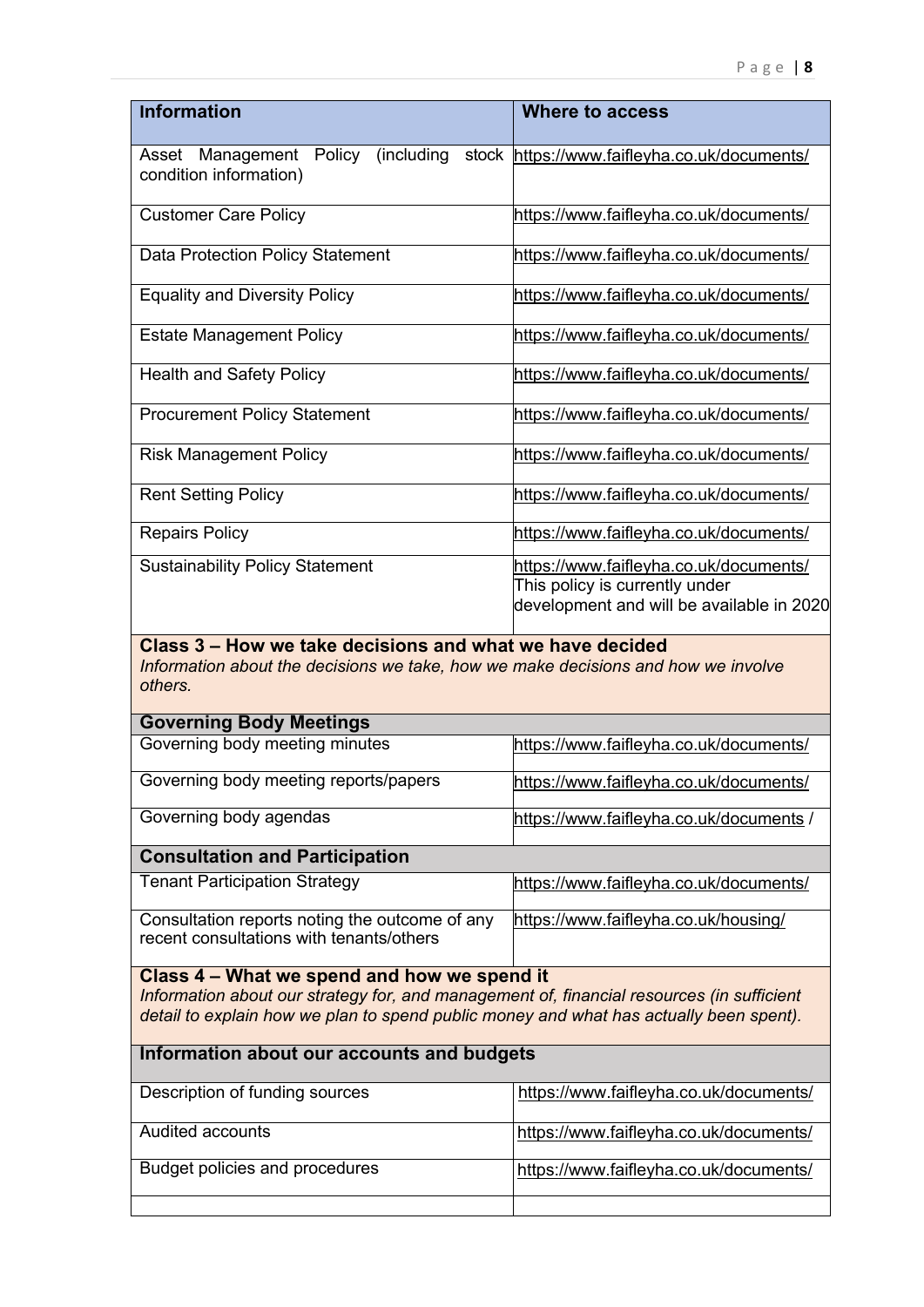| <b>Information</b>                                                                                                                                                          | <b>Where to access</b>                                          |  |
|-----------------------------------------------------------------------------------------------------------------------------------------------------------------------------|-----------------------------------------------------------------|--|
| Our programme of work and projects                                                                                                                                          |                                                                 |  |
| Brief details of any project funding and how<br>it's being spent                                                                                                            | https://www.faifleyha.co.uk/repairs/                            |  |
| Capital works programme/plans information<br>(annual programme figure)                                                                                                      | https://www.faifleyha.co.uk/repairs/                            |  |
| <b>Spending relating to Staff and Governing Body</b>                                                                                                                        |                                                                 |  |
| Expenses policies and procedures                                                                                                                                            | https://www.faifleyha.co.uk/documents/                          |  |
| Senior staff/governing body member expenses<br>at category level e.g. travel, subsistence and<br>Accommodation                                                              | https://www.faifleyha.co.uk/documents/                          |  |
| Board member remuneration other than<br>expenses                                                                                                                            | None                                                            |  |
| Pay and grading structure (levels of pay rather<br>than individual salaries)                                                                                                | https://www.faifleyha.co.uk/entitlements-<br>payments-benefits/ |  |
| General information about staff pension scheme                                                                                                                              | https://www.faifleyha.co.uk/entitlements-<br>payments-benefits/ |  |
| <b>Class 5 - How we manage our resources</b><br>Information about how we manage our human, physical and information resources                                               |                                                                 |  |
| <b>Human resources</b>                                                                                                                                                      |                                                                 |  |
| Strategy and management of human resources                                                                                                                                  | We subscribe to EVH terms and<br>conditions                     |  |
|                                                                                                                                                                             | Business Plan review ongoing                                    |  |
|                                                                                                                                                                             | https://www.faifleyha.co.uk/documents/                          |  |
| Staffing structure                                                                                                                                                          | https://www.faifleyha.co.uk/staff/                              |  |
| Human resources policies, covering:<br>recruitment<br>performance management<br>salary and grading<br>promotion<br>pensions<br>discipline<br>grievance<br>staff development | We subscribe to EVH terms and<br>Conditions in relation to HR   |  |
| Maintenance and retention of staff records                                                                                                                                  |                                                                 |  |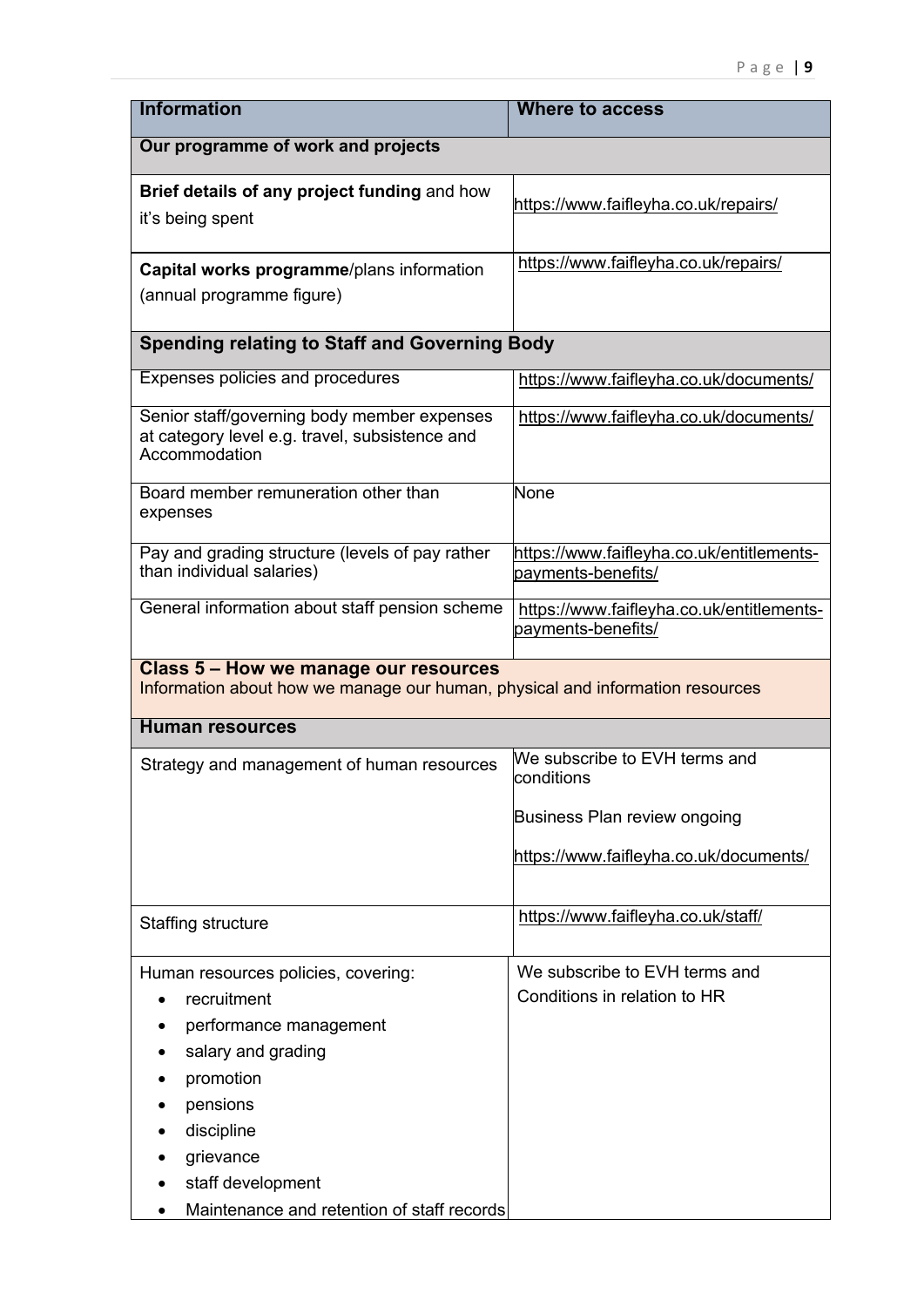| <b>Information</b>                                                                                                                                                               | Where to access                                      |
|----------------------------------------------------------------------------------------------------------------------------------------------------------------------------------|------------------------------------------------------|
| <b>Trade Union information</b>                                                                                                                                                   | Unite the Union                                      |
| Summary of professional organisations/trade<br>bodies of which we are a member                                                                                                   | https://www.faifleyha.co.uk/about-us/                |
| <b>Physical Resources</b>                                                                                                                                                        |                                                      |
| Management of our land and property assets,<br>including environmental/sustainability reports                                                                                    | https://www.faifleyha.co.uk/documents/               |
| General description of our land and property<br>holdings                                                                                                                         | https://www.faifleyha.co.uk/about-us/                |
| <b>Information Resources</b>                                                                                                                                                     |                                                      |
| Records management policy and records<br>management plan, including records retention<br>Schedule                                                                                | https://www.faifleyha.co.uk/documents/               |
| Class 6 - How we procure goods and services from external providers<br>Information about how we procure works, goods and services, and our contracts with<br>external providers. |                                                      |
| <b>Our Contractors and suppliers</b>                                                                                                                                             |                                                      |
| Information about our key service delivery<br>contractors who carry out:<br>responsive repairs<br>landscape maintenance<br>planned/cyclical maintenance                          | https://www.faifleyha.co.uk/contractors/             |
| List of suppliers and contractors used<br>by <sub>l</sub><br>organisation (provided to staff under<br>our<br><b>Entitlements Payments and Benefits Policy)</b>                   | https://www.faifleyha.co.uk/contractors/             |
| Information<br>about<br>regulated<br>contracts awarded (value, scope, duration)                                                                                                  | procurement https://www.faifleyha.co.uk/contractors/ |
| <b>Our Procurement</b>                                                                                                                                                           |                                                      |
| <b>Procurement Policy Statement</b>                                                                                                                                              | https://www.faifleyha.co.uk/documents/               |
| Information on how to tender for work and<br>invitations to tender                                                                                                               | https://www.faifleyha.co.uk/contractors/             |
| Register of contracts awarded which have gone<br>through formal tendering, including name of<br>supplier, period of contract and value                                           | https://www.faifleyha.co.uk/contractors/             |
|                                                                                                                                                                                  |                                                      |